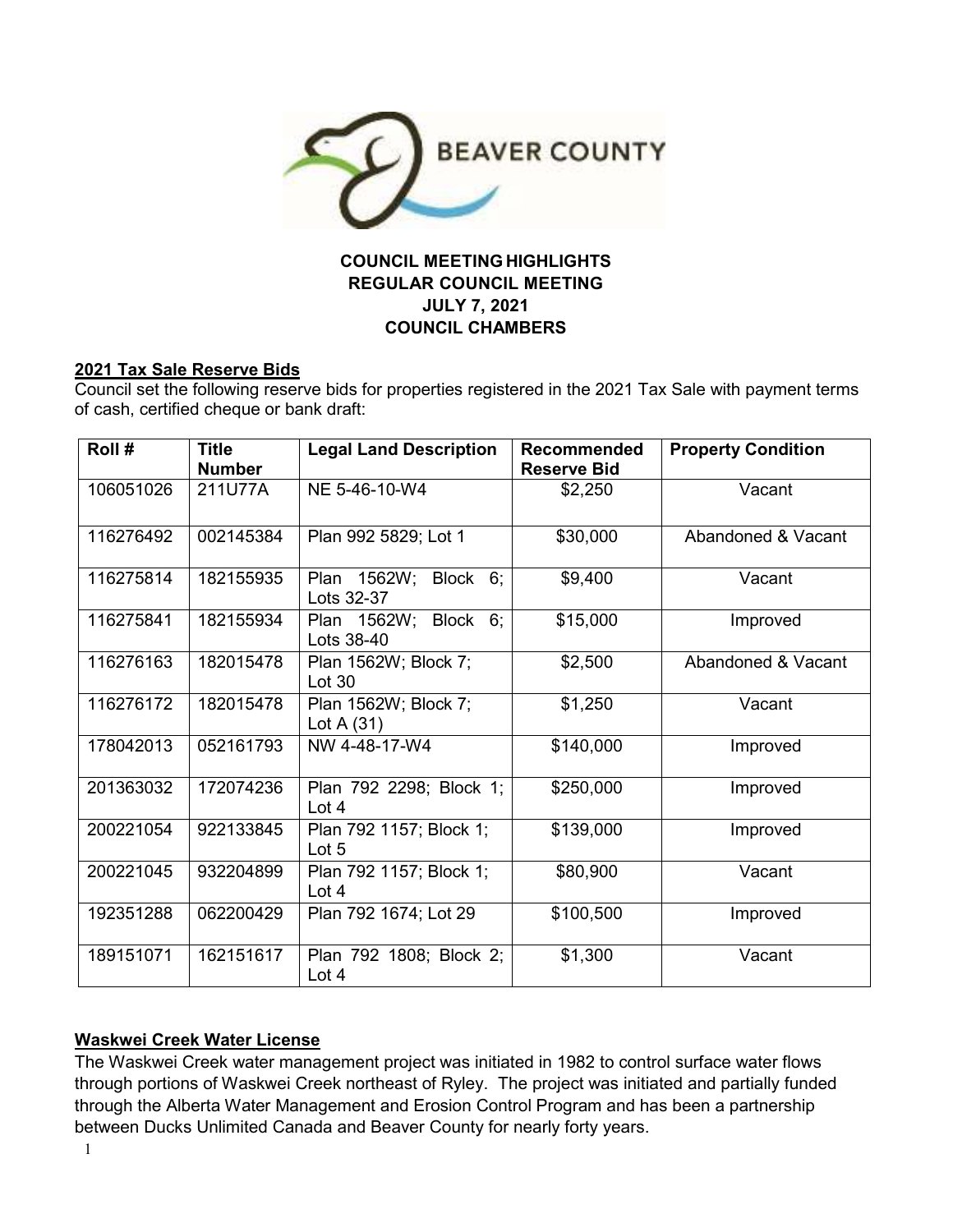The longstanding agreement between Ducks Unlimited and the County made Ducks Unlimited responsible for the operation and maintenance of the Waskwei Creek Project, while the County applied for funding and is the licensee of the project. Administration has recently learned that Ducks Unlimited is considering vacating the Waskwei Creek Project and providing the County with one year of written notice to terminate the agreement in the fall of 2021. In the future, this would make the County responsible for the operation and maintenance of the project including the weir structure located on SE 21-50-16-W4M. Administration has also learned that Ducks Unlimited intends to remove the northern weir structure located on SW 03-51-16-W4M should they vacate the project.

Administration recommended that the County explore a partnership with Ducks Unlimited to naturalize the Waskwei Creek water management project. Naturalization would involve the removal of the structures along the creek to allow water to flow as nature intended. Because the structures hold water back, removal of the structures would improve water movement through the area during high flow events (spring run-off). The naturalization of the project would also facilitate the cancellation of the County's water license on Waskwei Creek, at which point Waskwei Creek would be treated like other creeks within the County and subject to the County's *Pest Control Level of Service Policy*.

In addition, a funding opportunity may be available through the Watershed Resiliency and Restoration Program (WRRP) to naturalize the Creek. A partnership between Ducks Unlimited and the County would assist in reducing the costs of structure removal and creek naturalization. Grant submissions must be submitted by September 30, 2021.

Council passed a motion authorizing administration to explore a partnership with Ducks Unlimited Canada for the purposes of naturalizing the Waskwei Creek water management project, subject to consultation with the affected landowners.

#### **Bylaw 21-1110 – Surface Drainage Bylaw**

The County has experienced an increase in drainage-related complaints in recent years. Alberta Environmental Protection has limited resources to assist with investigation and enforcement, or does not have jurisdiction in certain areas of the County.

The proposed Surface Drainage Bylaw will enable the County to control surface drainage and restrict alterations to land that could create drainage concerns.

Council passed first reading of Bylaw 21-1110 – Surface Drainage Bylaw and will conduct a Public Hearing at a subsequent Council meeting.

### **Alberta Energy Regulator Directive xxx – Licensee Life-Cycle Management**

The Provincial Government announced a new liability management framework for the oil and gas sector in July 2020 and directed the Alberta Energy Regulator (AER) to develop new liability management programs.

Under the new directive, AER will consider outstanding municipal taxes when reviewing a license transfer application. For licences that have a public lands disposition (i.e. Crown lease), the transfer will be rejected if taxes are owing to a municipality. However, AER will not apply this same decision on taxes owned on non-Crown land. Their position is that they do not have jurisdiction to implement compliance or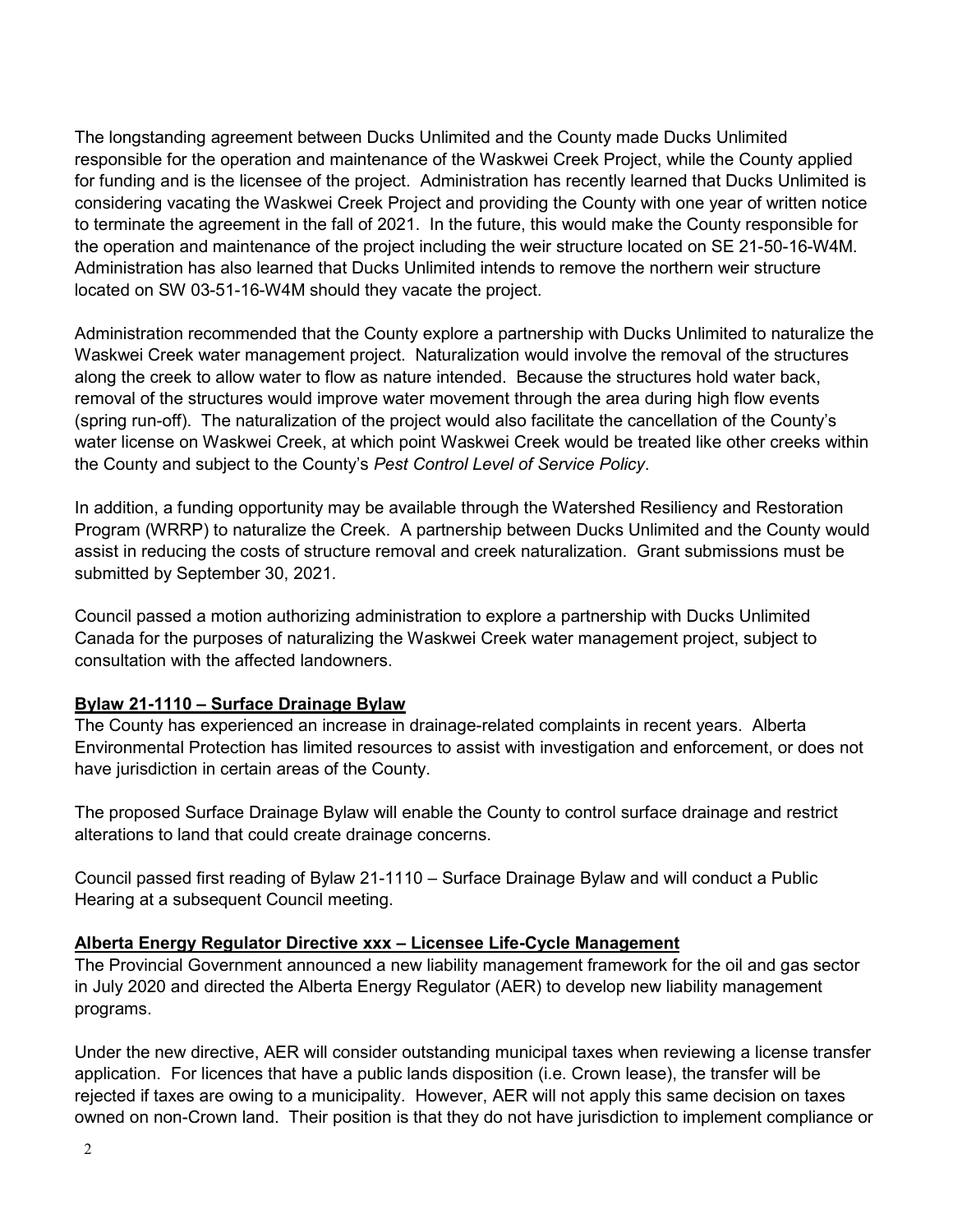enforcement actions related to outstanding taxes. Municipalities are responsible to collect outstanding taxes.

AER is requesting feedback on the proposed directive, with a deadline of July 25, 2021.

Council directed administration to forward a letter to Alberta Energy Regulator expressing Council's concerns regarding the review of Directive XXX – Licensee Life-Cycle Management.

### **COVID-19 Vaccine Education and Resources Offer**

As the COVID-19 vaccine roll-out continues throughout the Province, Alberta Health Services recognizes that some residents are hesitant to accept the vaccine.

To ensure that these residents are making informed choices, a team of medical experts, professionals, staff, and volunteers (a non-profit coalition called 19ToZero) have created resources and is available to host on-line presentations to the public.

19ToZero is willing to create outreach opportunities for County residents and has requested that the County partner with them. This could take the form of communicating the event information and making handouts available to the public.

Council passed a motion to accept Alberta Health Services' offer to provide COVID-19 vaccine education and resources.

### **Bylaw 21-1112 – Repeal of Bylaw 20-1098**

At the November 25th, 2020 Special Meeting of Council, Council passed Bylaw 20-1098 'To Establish the Requirement of Wearing Face Coverings Inside Public Premises and Public Vehicles'. The bylaw was put in place given the ongoing COVID pandemic and with the anticipated increase in Provincial rules regarding face coverings.

On July 1, 2021, the Province entered Stage 3 of the re-opening plan. All restrictions were lifted, including the ban on indoor social gatherings. The general indoor provincial mask mandate was lifted as well, however, masking may still be required in limited and specific settings.

Council passed all three readings to Bylaw 21-1112 to repeal Bylaw 20-1098 - Face Covering Bylaw.

# **Ditches - Vegetation**

Council passed a motion directing administration to bring back a proposal for a program for removal of vegetation in County ditches.

### **Meeting with Honourable Kaycee Madu, Minister of Justice and Solicitor General – Topic for Discussion**

Deputy Reeve Hrabec and Councillor Barry Bruce will attend a meeting with Honourable Kaycee Madu, Minister of Justice and Solicitor General in Lac La Biche on July 8, 2021, commencing at 1:30 pm. Topic for discussion submitted by Deputy Reeve Hrabec is – Addictions driving rural crime.

# **Future Dates**

The next Regular Council meeting is scheduled for Wednesday, July 21, 2021, commencing at 8:30 am.